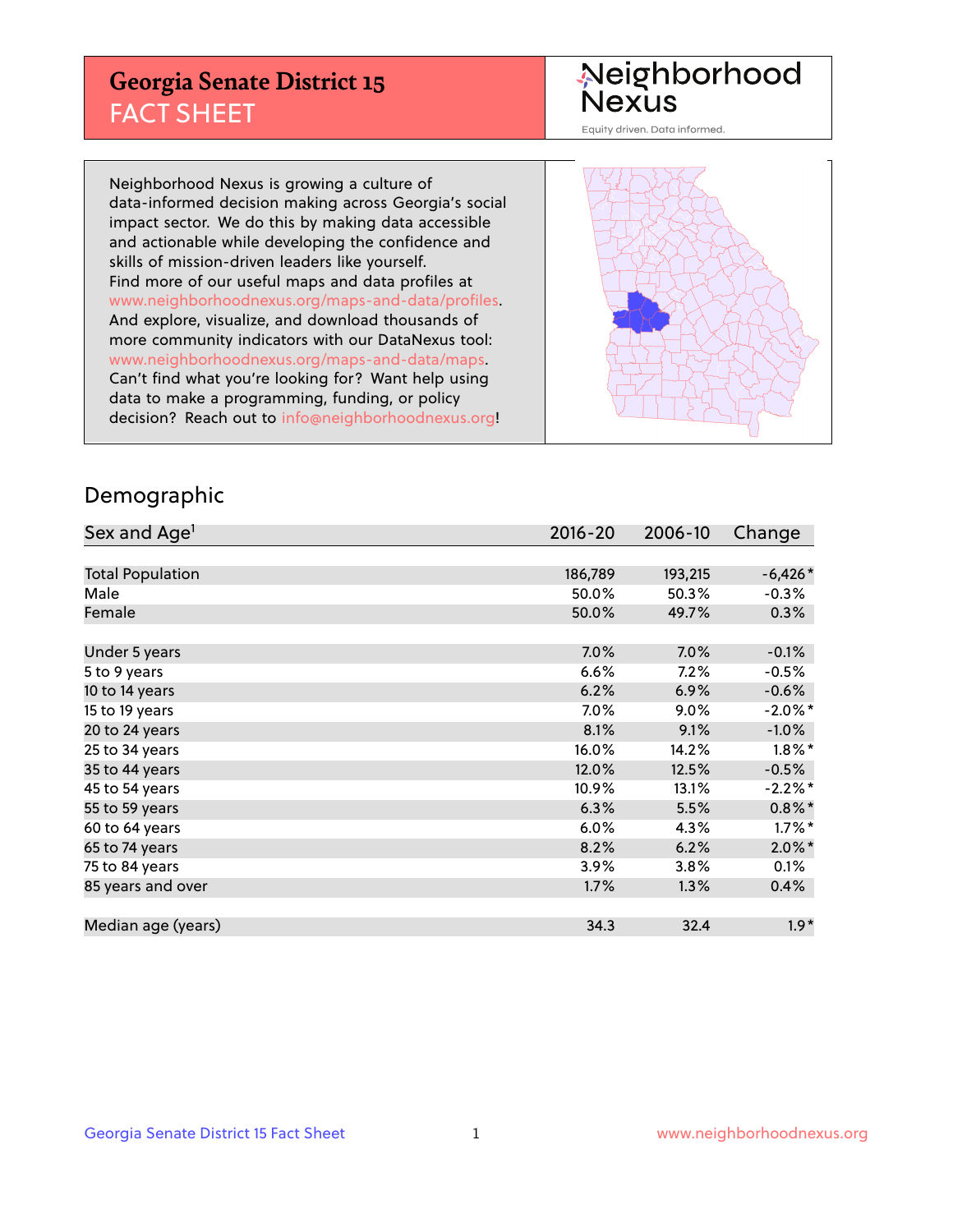## Demographic, continued...

| Race <sup>2</sup>                                            | $2016 - 20$ | 2006-10 | Change     |
|--------------------------------------------------------------|-------------|---------|------------|
| Total population                                             | 186,789     | 193,215 | $-6,426*$  |
| One race                                                     | 95.9%       | 97.7%   | $-1.8\%$ * |
| White                                                        | 37.7%       | 41.8%   | $-4.1\%$ * |
| <b>Black or African American</b>                             | 53.8%       | 52.0%   | $1.9\%$ *  |
| American Indian and Alaska Native                            | 0.3%        | 0.3%    | $-0.0%$    |
| Asian                                                        | 1.3%        | 1.3%    | 0.1%       |
| Native Hawaiian and Other Pacific Islander                   | 0.1%        | 0.2%    | $-0.0%$    |
| Some other race                                              | 2.6%        | 2.2%    | 0.4%       |
| Two or more races                                            | 4.1%        | 2.3%    | $1.8\%$ *  |
| Race alone or in combination with other race(s) <sup>3</sup> | $2016 - 20$ | 2006-10 | Change     |
| Total population                                             | 186,789     | 193,215 | $-6,426*$  |
| White                                                        | 41.0%       | 43.6%   | $-2.5%$ *  |
| <b>Black or African American</b>                             | 56.0%       | 53.2%   | $2.7\%$ *  |
| American Indian and Alaska Native                            | 0.9%        | 0.9%    | 0.0%       |
| Asian                                                        | 2.3%        | 1.8%    | 0.5%       |
| Native Hawaiian and Other Pacific Islander                   | 0.4%        | 0.3%    | 0.2%       |
| Some other race                                              | 3.8%        | 2.8%    | $1.0\%$ *  |
| Hispanic or Latino and Race <sup>4</sup>                     | $2016 - 20$ | 2006-10 | Change     |
| Total population                                             | 186,789     | 193,215 | $-6,426*$  |
| Hispanic or Latino (of any race)                             | 6.9%        | 5.7%    | $1.2\%$ *  |
| Not Hispanic or Latino                                       | 93.1%       | 94.3%   | $-1.2\%$ * |
| White alone                                                  | 35.1%       | 39.3%   | $-4.2%$ *  |
| <b>Black or African American alone</b>                       | 53.2%       | 51.4%   | $1.8\%$ *  |
| American Indian and Alaska Native alone                      | 0.3%        | 0.3%    | $-0.0%$    |
| Asian alone                                                  | 1.3%        | 1.2%    | 0.1%       |
| Native Hawaiian and Other Pacific Islander alone             | 0.1%        | 0.2%    | $-0.0%$    |
| Some other race alone                                        | 0.3%        | 0.2%    | 0.1%       |
| Two or more races                                            | 2.8%        | 1.7%    | $1.1\%$ *  |
| U.S. Citizenship Status <sup>5</sup>                         | $2016 - 20$ | 2006-10 | Change     |
| Foreign-born population                                      | 6,810       | 7,474   | $-665$     |
| Naturalized U.S. citizen                                     | 52.1%       | 44.3%   | 7.8%       |
| Not a U.S. citizen                                           | 47.9%       | 55.7%   | $-7.8%$    |
|                                                              |             |         |            |
| Citizen, Voting Age Population <sup>6</sup>                  | 2016-20     | 2006-10 | Change     |
| Citizen, 18 and over population                              | 140,290     | 139,877 | 413        |
| Male                                                         | 49.8%       | 49.5%   | 0.3%       |
| Female                                                       | 50.2%       | 50.5%   | $-0.3%$    |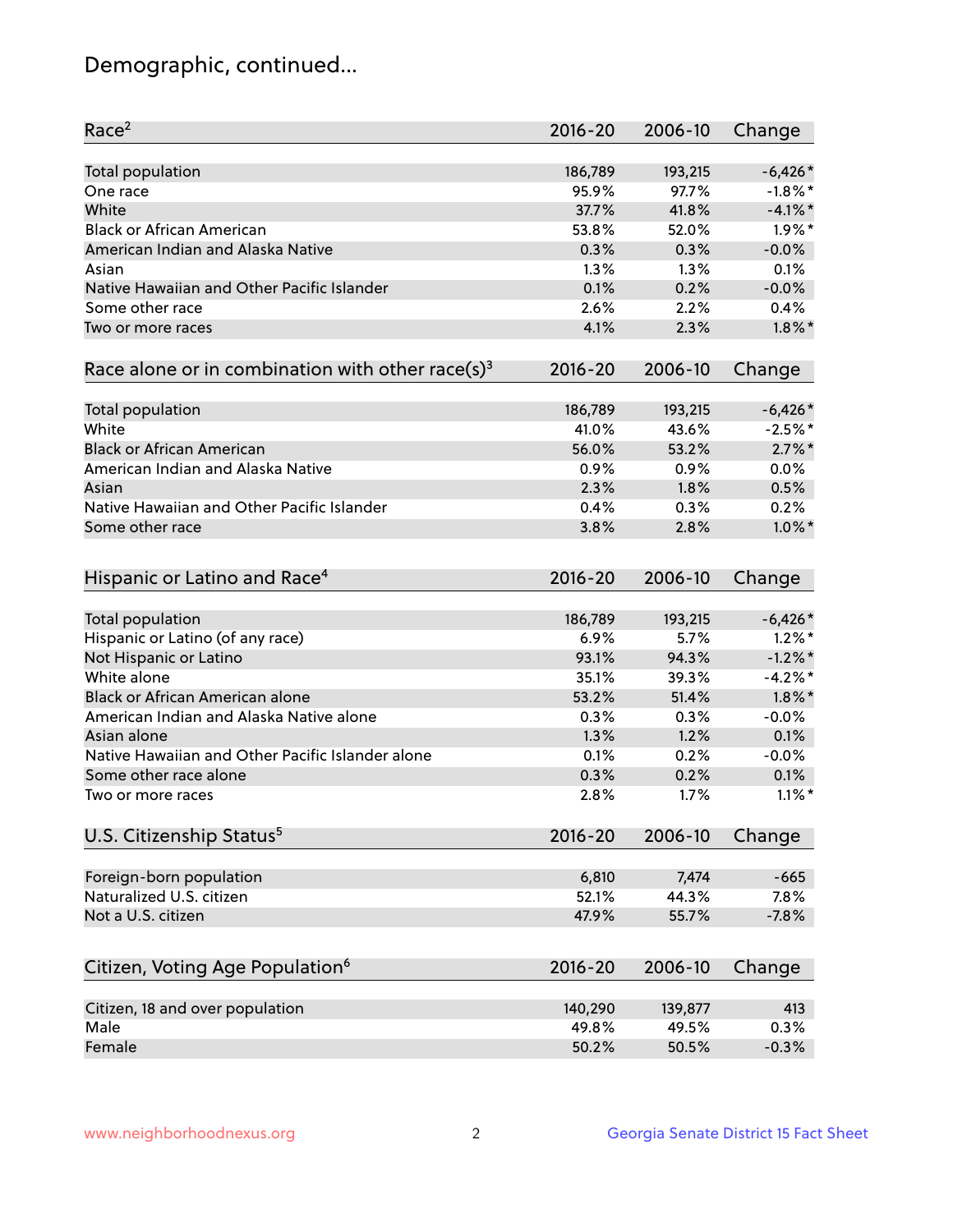#### Economic

| Income <sup>7</sup>                                 | $2016 - 20$ | 2006-10 | Change    |
|-----------------------------------------------------|-------------|---------|-----------|
|                                                     |             |         |           |
| All households                                      | 69,886      | 70,044  | $-157$    |
| Less than \$10,000                                  | 13.2%       | 13.5%   | $-0.3%$   |
| \$10,000 to \$14,999                                | 7.1%        | 8.6%    | $-1.5%$ * |
| \$15,000 to \$24,999                                | 13.8%       | 15.6%   | $-1.7%$ * |
| \$25,000 to \$34,999                                | 12.3%       | 13.5%   | $-1.1%$   |
| \$35,000 to \$49,999                                | 14.4%       | 15.2%   | $-0.8%$   |
| \$50,000 to \$74,999                                | 17.5%       | 16.7%   | 0.8%      |
| \$75,000 to \$99,999                                | 9.0%        | 8.4%    | 0.6%      |
| \$100,000 to \$149,999                              | 8.4%        | 6.2%    | $2.3\%$ * |
| \$150,000 to \$199,999                              | 2.2%        | 1.3%    | 0.9%      |
| \$200,000 or more                                   | 2.0%        | 1.0%    | 0.9%      |
| Median household income (dollars)                   | 38,444      | 33,953  | 4,490*    |
| Mean household income (dollars)                     | 53,594      | 45,600  | 7,995*    |
| With earnings                                       | 70.3%       | 75.1%   | $-4.7%$ * |
| Mean earnings (dollars)                             | 56,870      | 46,080  | 10,789*   |
| <b>With Social Security</b>                         | 32.0%       | 29.3%   | $2.6\%$ * |
| Mean Social Security income (dollars)               | 16,241      | 12,633  | $3,608*$  |
| With retirement income                              | 19.8%       | 19.0%   | 0.9%      |
| Mean retirement income (dollars)                    | 20,056      | 16,842  | $3,214*$  |
| With Supplemental Security Income                   | $8.8\%$     | 6.5%    | $2.3\%$ * |
| Mean Supplemental Security Income (dollars)         | 8,731       | 7,617   | 1,114     |
| With cash public assistance income                  | 2.0%        | 2.0%    | 0.0%      |
| Mean cash public assistance income (dollars)        | 1,415       | 2,412   | $-996$    |
| With Food Stamp/SNAP benefits in the past 12 months | 22.0%       | 19.2%   | $2.9\%$ * |
|                                                     |             |         |           |
| Families                                            | 41,950      | 45,079  | $-3,129*$ |
| Less than \$10,000                                  | $8.5\%$     | 9.8%    | $-1.3%$   |
| \$10,000 to \$14,999                                | 4.1%        | 5.5%    | $-1.4%$   |
| \$15,000 to \$24,999                                | 11.7%       | 13.1%   | $-1.5%$   |
| \$25,000 to \$34,999                                | 11.9%       | 12.5%   | $-0.6%$   |
| \$35,000 to \$49,999                                | 14.6%       | 17.0%   | $-2.4%$   |
| \$50,000 to \$74,999                                | 19.8%       | 19.7%   | 0.1%      |
| \$75,000 to \$99,999                                | 11.6%       | 10.6%   | 1.0%      |
| \$100,000 to \$149,999                              | 12.0%       | $8.4\%$ | $3.6\%$ * |
| \$150,000 to \$199,999                              | 3.1%        | 1.9%    | 1.2%      |
| \$200,000 or more                                   | 2.7%        | 1.5%    | 1.2%      |
| Median family income (dollars)                      | 49,268      | 42,491  | $6,777*$  |
| Mean family income (dollars)                        | 64,291      | 54,061  | 10,229*   |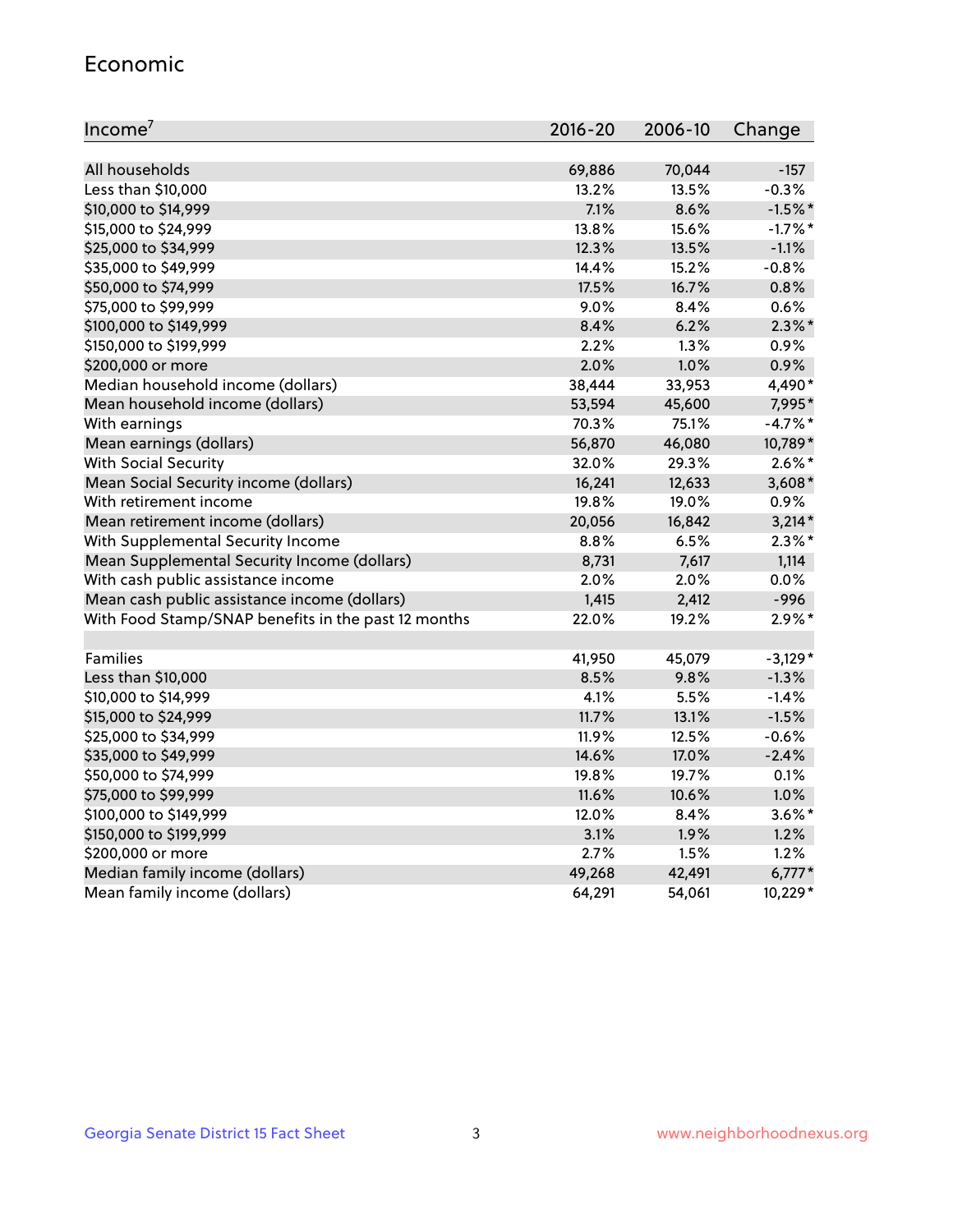## Economic, continued...

| Income, continued <sup>8</sup>                                        | $2016 - 20$ | 2006-10 | Change   |
|-----------------------------------------------------------------------|-------------|---------|----------|
|                                                                       |             |         |          |
| Nonfamily households                                                  | 27,937      | 24,965  | $2,972*$ |
| Median nonfamily income (dollars)                                     | 24,467      | 21,649  | 2,818*   |
| Mean nonfamily income (dollars)                                       | 35,879      | 28,422  | 7,456*   |
| Median earnings for workers (dollars)                                 | 26,748      | 22,707  | $4,042*$ |
| Median earnings for male full-time, year-round workers                | 38,366      | 34,567  | 3,800*   |
| (dollars)                                                             |             |         |          |
| Median earnings for female full-time, year-round workers<br>(dollars) | 32,253      | 28,730  | $3,523*$ |
| Per capita income (dollars)                                           | 21,823      | 18,133  | $3,690*$ |
|                                                                       |             |         |          |
| Families and People Below Poverty Level <sup>9</sup>                  | 2016-20     | 2006-10 | Change   |
|                                                                       |             |         |          |
| <b>All families</b>                                                   | 19.1%       | 19.2%   | $-0.1%$  |
| With related children under 18 years                                  | 28.7%       | 29.1%   | $-0.4%$  |
| With related children under 5 years only                              | 25.9%       | 35.6%   | $-9.8%$  |
| Married couple families                                               | 9.5%        | 6.7%    | 2.8%     |
| With related children under 18 years                                  | 12.1%       | 10.5%   | 1.6%     |
| With related children under 5 years only                              | 6.6%        | 16.5%   | $-9.9%$  |
| Families with female householder, no husband present                  | 34.6%       | 38.9%   | $-4.3%$  |
| With related children under 18 years                                  | 44.9%       | 47.3%   | $-2.4%$  |
| With related children under 5 years only                              | 44.3%       | 53.8%   | $-9.4%$  |
|                                                                       | 24.2%       | 23.6%   | 0.6%     |
| All people                                                            |             |         | 2.2%     |
| Under 18 years                                                        | 35.2%       | 33.0%   |          |
| Related children under 18 years                                       | 35.0%       | 32.6%   | 2.4%     |
| Related children under 5 years                                        | 43.1%       | 40.1%   | 3.1%     |
| Related children 5 to 17 years                                        | 31.5%       | 29.8%   | 1.7%     |
| 18 years and over                                                     | 20.6%       | 20.0%   | 0.6%     |
| 18 to 64 years                                                        | 21.3%       | 20.5%   | 0.9%     |
| 65 years and over                                                     | 17.5%       | 17.8%   | $-0.3%$  |
| People in families                                                    | 21.4%       | 21.2%   | 0.2%     |
| Unrelated individuals 15 years and over                               | 34.7%       | 33.9%   | 0.9%     |
|                                                                       | 16.3%       | 14.7%   | 1.6%     |
| Non-Hispanic white people                                             |             |         |          |
| Black or African-American people                                      | 28.9%       | 29.8%   | $-0.9%$  |
| Asian people                                                          | 31.3%       | 8.2%    | 23.0%    |
| Hispanic or Latino people                                             | 24.9%       | 29.0%   | $-4.0%$  |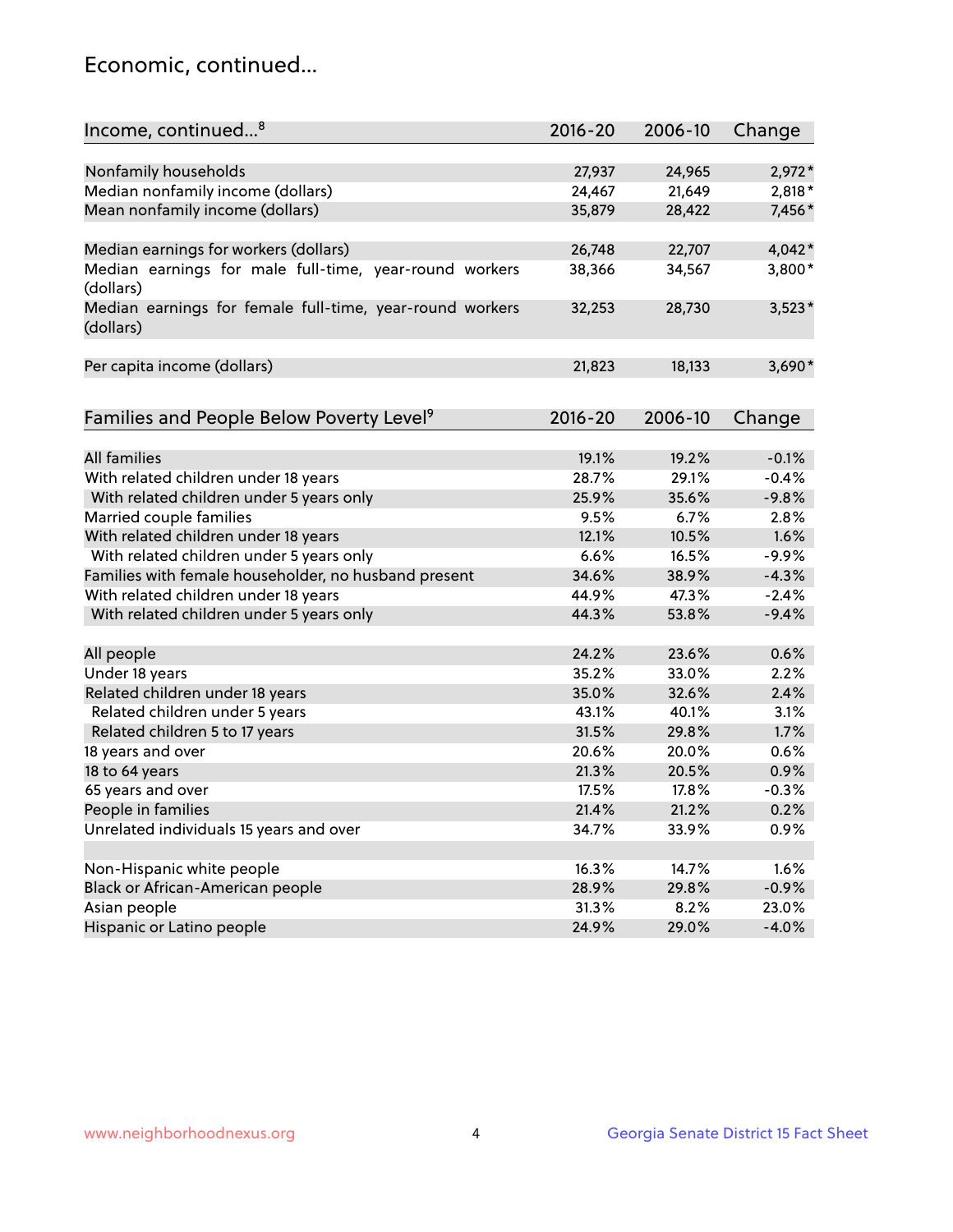## Employment

| Employment Status <sup>10</sup>                                             | $2016 - 20$ | 2006-10 | Change    |
|-----------------------------------------------------------------------------|-------------|---------|-----------|
|                                                                             |             |         |           |
| Population 16 years and over                                                | 147,582     | 149,643 | $-2,061$  |
| In labor force                                                              | 58.0%       | 60.7%   | $-2.7%$   |
| Civilian labor force                                                        | 51.7%       | 51.7%   | 0.0%      |
| Employed                                                                    | 46.7%       | 46.4%   | 0.4%      |
| Unemployed                                                                  | 5.0%        | 5.3%    | $-0.3%$   |
| <b>Armed Forces</b>                                                         | 6.3%        | $9.0\%$ | $-2.7%$   |
| Not in labor force                                                          | 42.0%       | 39.3%   | 2.7%      |
|                                                                             |             |         |           |
| Civilian labor force                                                        | 76,314      | 77,309  | $-994$    |
| <b>Unemployment Rate</b>                                                    | 9.6%        | 10.3%   | $-0.7%$   |
|                                                                             |             |         |           |
| Females 16 years and over                                                   | 74,008      | 75,013  | $-1,005$  |
| In labor force                                                              | 53.6%       | 55.7%   | $-2.1%$   |
| Civilian labor force                                                        | 53.1%       | 54.8%   | $-1.7%$   |
| Employed                                                                    | 47.6%       | 49.2%   | $-1.6%$   |
| Own children of the householder under 6 years                               | 14,917      | 15,508  | $-591$    |
| All parents in family in labor force                                        | 63.3%       | 65.0%   | $-1.7%$   |
|                                                                             |             |         |           |
| Own children of the householder 6 to 17 years                               | 25,648      | 29,412  | $-3,764*$ |
| All parents in family in labor force                                        | 71.0%       | 73.7%   | $-2.7%$   |
|                                                                             |             |         |           |
| Industry <sup>11</sup>                                                      | $2016 - 20$ | 2006-10 | Change    |
|                                                                             |             |         |           |
| Civilian employed population 16 years and over                              | 68,990      | 69,367  | $-377$    |
| Agriculture, forestry, fishing and hunting, and mining                      | 1.9%        | 1.8%    | 0.0%      |
| Construction                                                                | 5.1%        | 6.9%    | $-1.7%$   |
| Manufacturing                                                               | 12.3%       | 11.4%   | 0.8%      |
| Wholesale trade                                                             | 1.4%        | 1.7%    | $-0.3%$   |
| Retail trade                                                                | 11.8%       | 11.4%   | 0.4%      |
| Transportation and warehousing, and utilities                               | 5.2%        | 4.4%    | 0.8%      |
| Information                                                                 | 1.2%        | 1.5%    | $-0.3%$   |
| Finance and insurance, and real estate and rental and leasing               | 8.0%        | 9.4%    | $-1.4%$   |
| Professional, scientific, and management, and administrative                | 8.1%        | 7.0%    | 1.1%      |
| and waste management services                                               |             |         |           |
| Educational services, and health care and social assistance                 | 22.5%       | 21.9%   | 0.6%      |
| Arts, entertainment, and recreation, and accommodation and<br>food services | 11.7%       | 10.5%   | 1.2%      |
| Other services, except public administration                                | 4.2%        | 4.9%    | $-0.8%$   |
| Public administration                                                       | 6.7%        | 7.1%    | $-0.4%$   |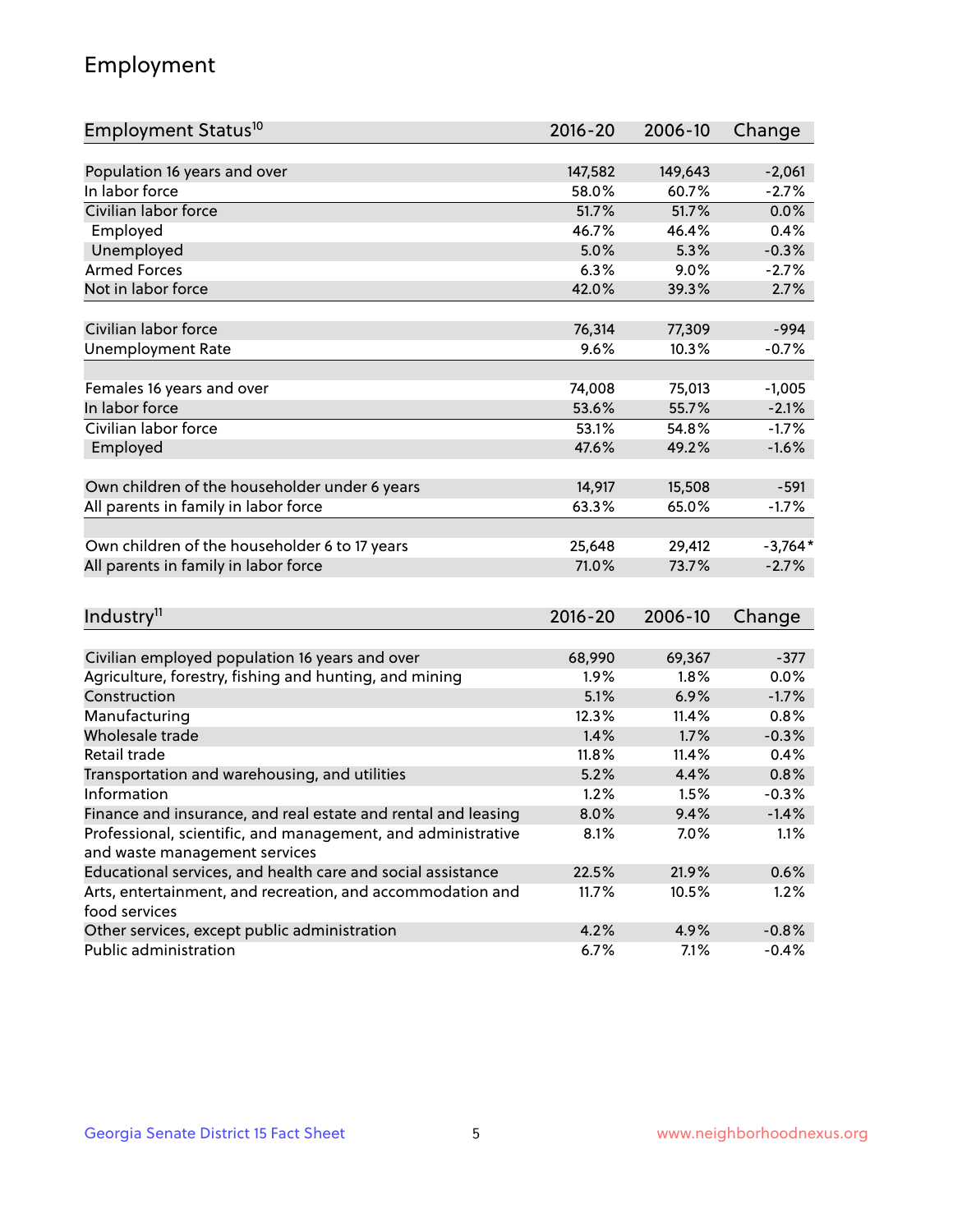## Employment, continued...

| Occupation <sup>12</sup>                                    | $2016 - 20$ | 2006-10 | Change     |
|-------------------------------------------------------------|-------------|---------|------------|
| Civilian employed population 16 years and over              | 68,990      | 69,367  | $-377$     |
| Management, business, science, and arts occupations         | 26.8%       | 27.4%   | $-0.6%$ *  |
| Service occupations                                         | 21.4%       | 21.6%   | $-0.2%$    |
| Sales and office occupations                                | 23.5%       | 24.8%   | $-1.4\%$ * |
| and<br>maintenance<br>Natural                               | 9.1%        | 10.0%   | $-0.9%$    |
| resources,<br>construction,<br>occupations                  |             |         |            |
| Production, transportation, and material moving occupations | 19.2%       | 16.2%   | $3.0\%$ *  |
| Class of Worker <sup>13</sup>                               | $2016 - 20$ | 2006-10 | Change     |
|                                                             |             |         |            |
| Civilian employed population 16 years and over              | 68,990      | 69,367  | $-377$     |
| Private wage and salary workers                             | 75.7%       | 74.9%   | 0.8%       |
| Government workers                                          | 19.8%       | 19.9%   | $-0.1%$    |
| Self-employed in own not incorporated business workers      | 4.3%        | 5.1%    | $-0.8%$    |
| Unpaid family workers                                       | 0.2%        | 0.1%    | 0.1%       |
| Job Flows <sup>14</sup>                                     | 2019        | 2010    | Change     |
|                                                             |             |         |            |
| Total Jobs in district                                      | 67,961      | 72,600  | $-4,639$   |
| Held by residents of district                               | 39.2%       | 42.1%   | $-3.0%$    |
| Held by non-residents of district                           | 60.8%       | 57.9%   | 3.0%       |
| Jobs by Industry Sector <sup>15</sup>                       | 2019        | 2010    | Change     |
| Total Jobs in district                                      |             |         |            |
|                                                             | 67,961      | 72,600  | $-4,639$   |
| Goods Producing sectors                                     | 12.9%       | 16.5%   | $-3.7%$    |
| Trade, Transportation, and Utilities sectors                | 11.6%       | 12.9%   | $-1.4%$    |
| All Other Services sectors                                  | 75.6%       | 70.5%   | 5.0%       |
| Total Jobs in district held by district residents           | 26,610      | 30,590  | $-3,980$   |
| <b>Goods Producing sectors</b>                              | 13.0%       | 16.4%   | $-3.4%$    |
| Trade, Transportation, and Utilities sectors                | 10.4%       | 11.5%   | $-1.2%$    |
| All Other Services sectors                                  | 76.6%       | 72.1%   | 4.5%       |
|                                                             |             |         |            |
| Jobs by Earnings <sup>16</sup>                              | 2019        | 2010    | Change     |
|                                                             |             |         |            |
| Total Jobs in district                                      | 67,961      | 72,600  | $-4,639$   |
| Jobs with earnings \$1250/month or less                     | 22.7%       | 23.0%   | $-0.2%$    |
| Jobs with earnings \$1251/month to \$3333/month             | 39.8%       | 44.6%   | $-4.7%$    |
| Jobs with earnings greater than \$3333/month                | 37.4%       | 32.4%   | 5.0%       |
| Total Jobs in district held by district residents           | 26,610      | 30,590  | $-3,980$   |
| Jobs with earnings \$1250/month or less                     | 26.7%       | 27.5%   | $-0.8%$    |
| Jobs with earnings \$1251/month to \$3333/month             | 46.5%       | 49.7%   | $-3.2%$    |
| Jobs with earnings greater than \$3333/month                | 26.8%       | 22.8%   | 4.0%       |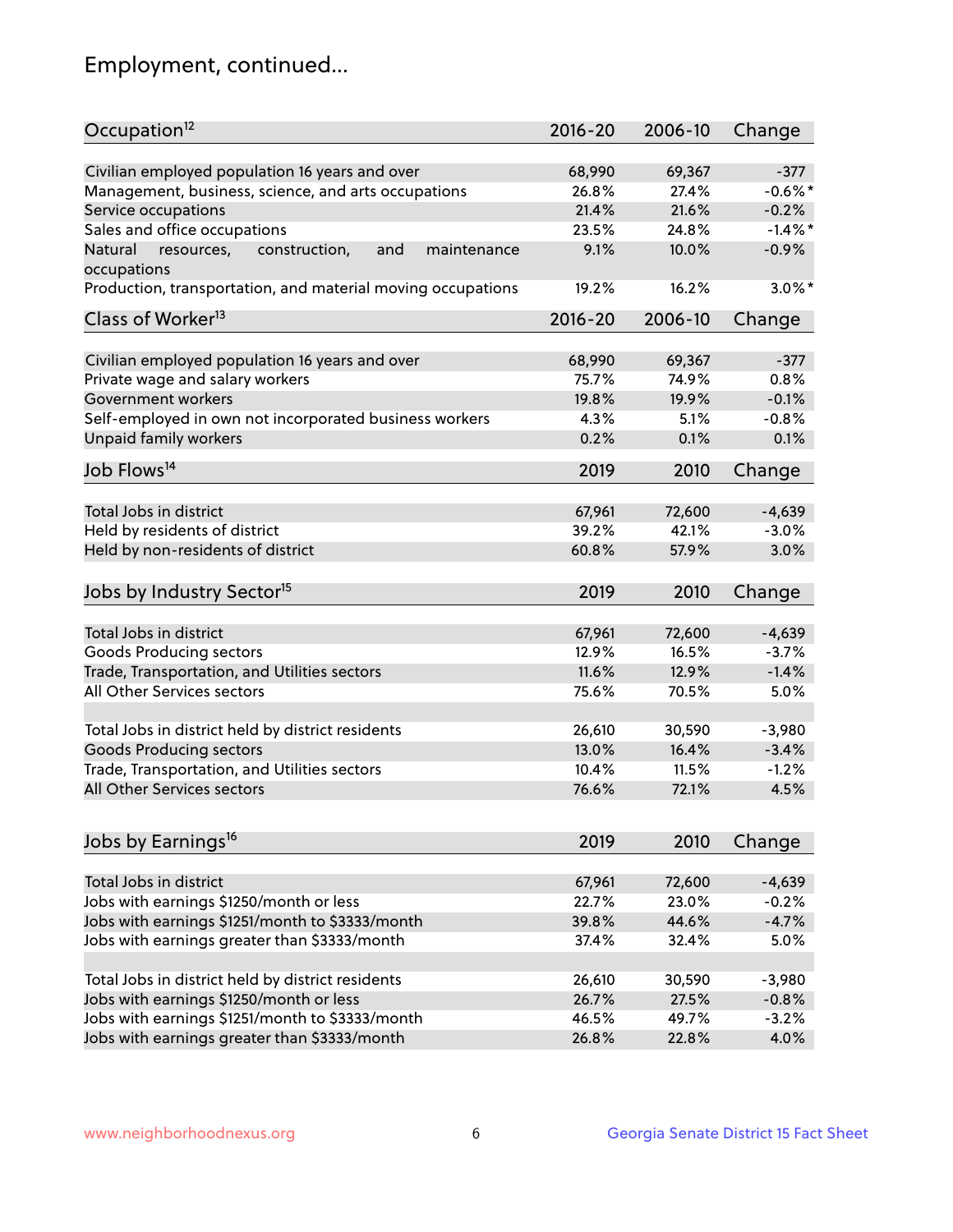## Employment, continued...

| Jobs by Age of Worker <sup>17</sup>               | 2019   | 2010   | Change   |
|---------------------------------------------------|--------|--------|----------|
|                                                   |        |        |          |
| Total Jobs in district                            | 67,961 | 72,600 | $-4,639$ |
| Jobs with workers age 29 or younger               | 20.7%  | 19.7%  | 1.1%     |
| Jobs with workers age 30 to 54                    | 54.9%  | 61.4%  | $-6.5%$  |
| Jobs with workers age 55 or older                 | 24.4%  | 19.0%  | 5.4%     |
|                                                   |        |        |          |
| Total Jobs in district held by district residents | 26,610 | 30,590 | $-3.980$ |
| Jobs with workers age 29 or younger               | 21.1%  | 19.7%  | 1.4%     |
| Jobs with workers age 30 to 54                    | 53.9%  | 60.2%  | $-6.3%$  |
| Jobs with workers age 55 or older                 | 25.0%  | 20.0%  | 5.0%     |
|                                                   |        |        |          |

#### Education

| School Enrollment <sup>18</sup>                | $2016 - 20$ | 2006-10 | Change     |
|------------------------------------------------|-------------|---------|------------|
|                                                |             |         |            |
| Population 3 years and over enrolled in school | 47,506      | 55,203  | $-7,697*$  |
| Nursery school, preschool                      | $7.7\%$     | 6.4%    | $1.3\%$    |
| Kindergarten                                   | 4.9%        | 5.7%    | $-0.8%$    |
| Elementary school (grades 1-8)                 | 40.4%       | 39.6%   | $0.8\%$    |
| High school (grades 9-12)                      | 19.4%       | 22.0%   | $-2.6\%$ * |
| College or graduate school                     | 27.6%       | 26.4%   | $1.3\%$    |
| Educational Attainment <sup>19</sup>           | $2016 - 20$ | 2006-10 | Change     |
|                                                |             |         |            |
| Population 25 years and over                   | 121,372     | 117,499 | $3,873*$   |
| Less than 9th grade                            | 4.6%        | 7.0%    | $-2.4%$    |
| 9th to 12th grade, no diploma                  | 11.5%       | 14.0%   | $-2.5%$ *  |
| High school graduate (includes equivalency)    | 31.9%       | 33.7%   | $-1.8\%$ * |
| Some college, no degree                        | 25.1%       | 23.3%   | $1.8\%$ *  |
| Associate's degree                             | 8.4%        | 7.0%    | $1.4\%$ *  |
| Bachelor's degree                              | 11.4%       | 9.3%    | $2.1\%$ *  |
| Graduate or professional degree                | 7.0%        | 5.6%    | 1.4%       |
|                                                |             |         |            |
| Percent high school graduate or higher         | 83.9%       | 79.0%   | 4.9%*      |
| Percent bachelor's degree or higher            | 18.4%       | 14.9%   | $3.5\%$ *  |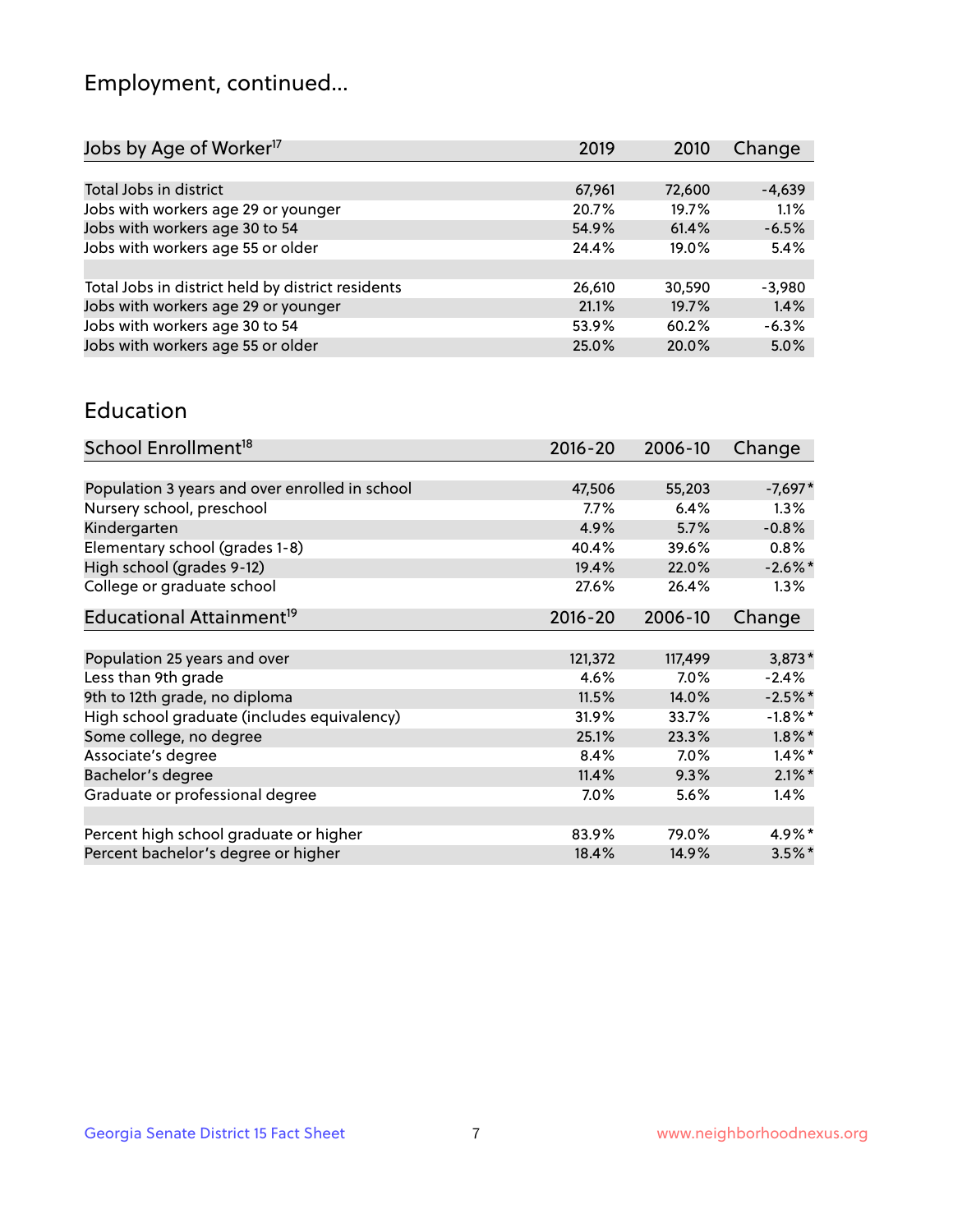## Housing

| Households by Type <sup>20</sup>                     | 2016-20 | 2006-10 | Change     |
|------------------------------------------------------|---------|---------|------------|
|                                                      |         |         |            |
| <b>Total households</b>                              | 69,886  | 70,044  | $-157$     |
| Family households (families)                         | 60.0%   | 64.4%   | $-4.3\%$ * |
| With own children under 18 years                     | 25.1%   | 30.7%   | $-5.6\%$ * |
| Married-couple family                                | 34.7%   | 36.1%   | $-1.4%$    |
| With own children of the householder under 18 years  | 12.7%   | 14.3%   | $-1.7%$ *  |
| Male householder, no wife present, family            | 5.0%    | 4.8%    | 0.2%       |
| With own children of the householder under 18 years  | 1.9%    | 2.1%    | $-0.2%$    |
| Female householder, no husband present, family       | 20.3%   | 23.5%   | $-3.2\%$ * |
| With own children of the householder under 18 years  | 10.5%   | 14.2%   | $-3.7%$    |
| Nonfamily households                                 | 40.0%   | 35.6%   | $4.3\%$ *  |
| Householder living alone                             | 35.3%   | 31.3%   | 4.0%*      |
| 65 years and over                                    | 12.3%   | 10.7%   | $1.6\%$ *  |
|                                                      |         |         |            |
| Households with one or more people under 18 years    | 29.5%   | 36.0%   | $-6.4\%$ * |
| Households with one or more people 65 years and over | 27.8%   | 23.4%   | $4.4\%$ *  |
|                                                      |         |         |            |
| Average household size                               | 2.49    | 2.47    | 0.03       |
| Average family size                                  | 3.28    | 3.11    | $0.18*$    |
|                                                      |         |         |            |
| Housing Occupancy <sup>21</sup>                      | 2016-20 | 2006-10 | Change     |
|                                                      |         |         |            |
| Total housing units                                  | 84,302  | 83,626  | 676        |
| Occupied housing units                               | 82.9%   | 83.8%   | $-0.9%$    |
| Vacant housing units                                 | 17.1%   | 16.2%   | 0.9%       |
|                                                      |         |         |            |
| Homeowner vacancy rate                               | 2.1     | 2.9     | $-0.8$     |
| Rental vacancy rate                                  | 5.8     | 13.1    | $-7.2*$    |
|                                                      |         |         |            |
| Units in Structure <sup>22</sup>                     | 2016-20 |         |            |
|                                                      |         | 2006-10 | Change     |
| Total housing units                                  | 84,302  | 83,626  | 676        |
| 1-unit, detached                                     | 61.1%   | 61.6%   | $-0.5%$    |
| 1-unit, attached                                     | 3.2%    | 1.9%    | $1.3\%$ *  |
| 2 units                                              | 3.4%    | 4.3%    | $-0.9%$    |
| 3 or 4 units                                         | 5.7%    | 6.0%    | $-0.3%$    |
| 5 to 9 units                                         | 6.3%    | 6.9%    | $-0.6%$    |
|                                                      |         |         |            |
| 10 to 19 units<br>20 or more units                   | 5.0%    | 3.9%    | 1.1%       |
|                                                      | 5.3%    | 4.9%    | 0.4%       |
| Mobile home                                          | 9.8%    | 10.3%   | $-0.5%$    |
| Boat, RV, van, etc.                                  | 0.1%    | 0.0%    | 0.1%       |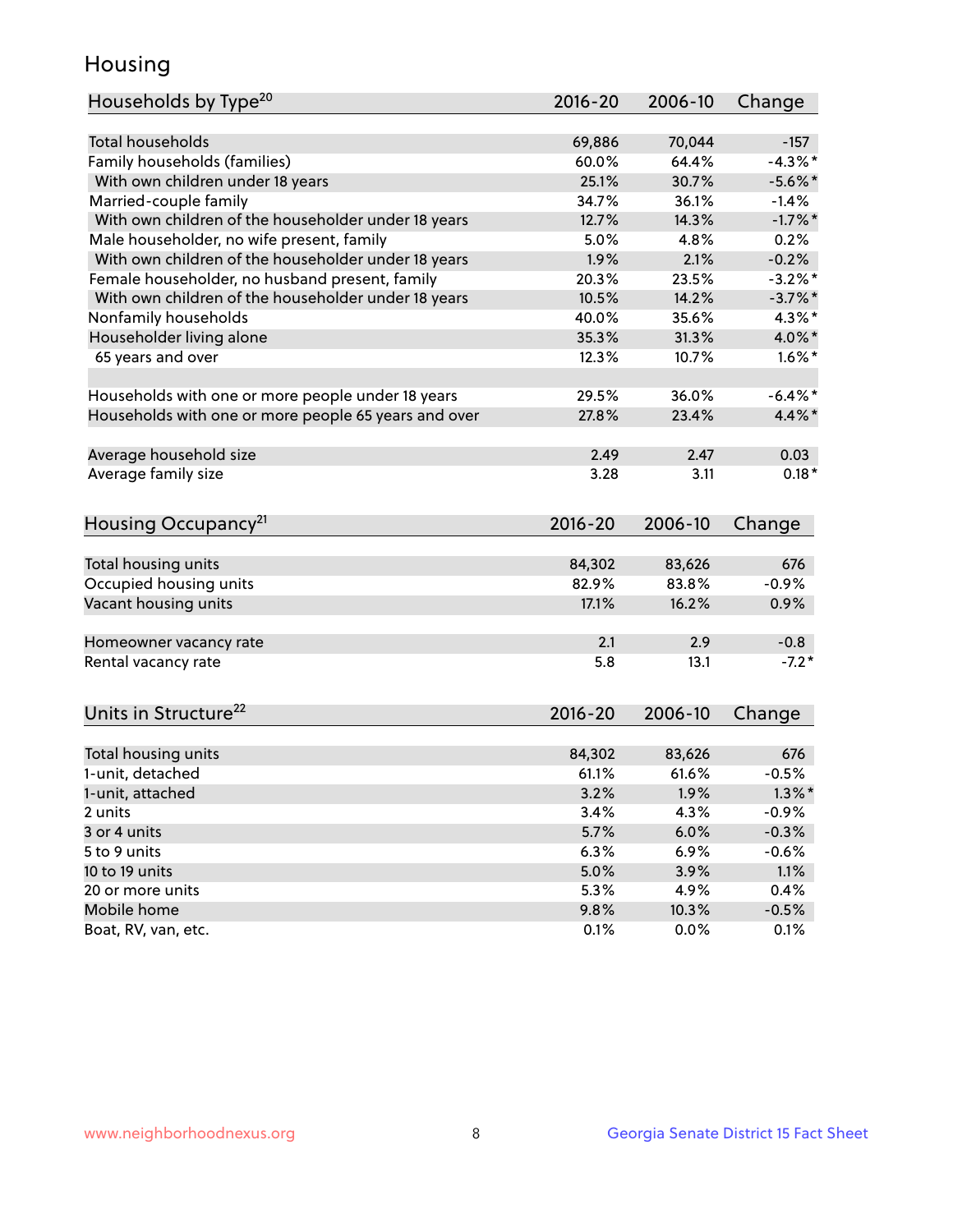## Housing, Continued...

| Year Structure Built <sup>23</sup>             | 2016-20     | 2006-10 | Change     |
|------------------------------------------------|-------------|---------|------------|
| Total housing units                            | 84,302      | 83,626  | 676        |
| Built 2014 or later                            | 1.5%        | (X)     | (X)        |
| Built 2010 to 2013                             | 2.4%        | (X)     | (X)        |
| Built 2000 to 2009                             | 12.2%       | 8.3%    | $3.9\%$ *  |
| Built 1990 to 1999                             | 13.2%       | 12.0%   | 1.2%       |
| Built 1980 to 1989                             | 12.9%       | 14.1%   | $-1.2%$    |
| Built 1970 to 1979                             | 16.0%       | 17.4%   | $-1.5%$ *  |
| Built 1960 to 1969                             | 15.9%       | 16.4%   | $-0.5%$    |
| Built 1950 to 1959                             | 12.5%       | 14.4%   | $-1.9%$ *  |
| Built 1940 to 1949                             | 5.4%        | 7.7%    | $-2.3%$ *  |
| Built 1939 or earlier                          | 8.0%        | 9.7%    | $-1.6\%$ * |
| Housing Tenure <sup>24</sup>                   | $2016 - 20$ | 2006-10 | Change     |
| Occupied housing units                         | 69,886      | 70,044  | $-157$     |
| Owner-occupied                                 | 48.5%       | 54.2%   | $-5.7\%$ * |
| Renter-occupied                                | 51.5%       | 45.8%   | $5.7\%$ *  |
| Average household size of owner-occupied unit  | 2.44        | 2.46    | $-0.02$    |
| Average household size of renter-occupied unit | 2.54        | 2.48    | 0.07       |
| Residence 1 Year Ago <sup>25</sup>             | 2016-20     | 2006-10 | Change     |
| Population 1 year and over                     | 184,676     | 190,731 | $-6,055*$  |
| Same house                                     | 79.4%       | 73.8%   | $5.6\%$ *  |
| Different house in the U.S.                    | 19.9%       | 24.8%   | $-4.9\%$ * |
| Same county                                    | 9.1%        | 10.9%   | $-1.7%$ *  |
| Different county                               | 10.8%       | 14.0%   | $-3.2\%$ * |
| Same state                                     | 4.4%        | 4.3%    | 0.1%       |
| Different state                                | 6.4%        | 9.7%    | $-3.3\%$ * |
| Abroad                                         | 0.7%        | 1.4%    | $-0.7%$    |
| Value of Housing Unit <sup>26</sup>            | $2016 - 20$ | 2006-10 | Change     |
| Owner-occupied units                           | 33,901      | 37,958  | $-4,058*$  |
| Less than \$50,000                             | 15.4%       | 17.0%   | $-1.6%$    |
| \$50,000 to \$99,999                           | 32.6%       | 34.6%   | $-2.0%$    |
| \$100,000 to \$149,999                         | 21.5%       | 22.3%   | $-0.8%$    |
| \$150,000 to \$199,999                         | 15.1%       | 13.0%   | 2.1%       |
| \$200,000 to \$299,999                         | 10.8%       | 7.8%    | 3.0%       |
| \$300,000 to \$499,999                         | 3.4%        | 3.7%    | $-0.3%$    |
| \$500,000 to \$999,999                         | 0.8%        | 0.9%    | $-0.0%$    |
| \$1,000,000 or more                            | 0.4%        | 0.6%    | $-0.2%$    |
| Median (dollars)                               | 103,875     | 97,713  | $6,162*$   |
| Mortgage Status <sup>27</sup>                  | $2016 - 20$ | 2006-10 | Change     |
| Owner-occupied units                           | 33,901      | 37,958  | $-4,058*$  |
| Housing units with a mortgage                  | 53.3%       | 62.4%   | $-9.1\%$ * |
| Housing units without a mortgage               | 46.7%       | 37.6%   | $9.1\%$ *  |
|                                                |             |         |            |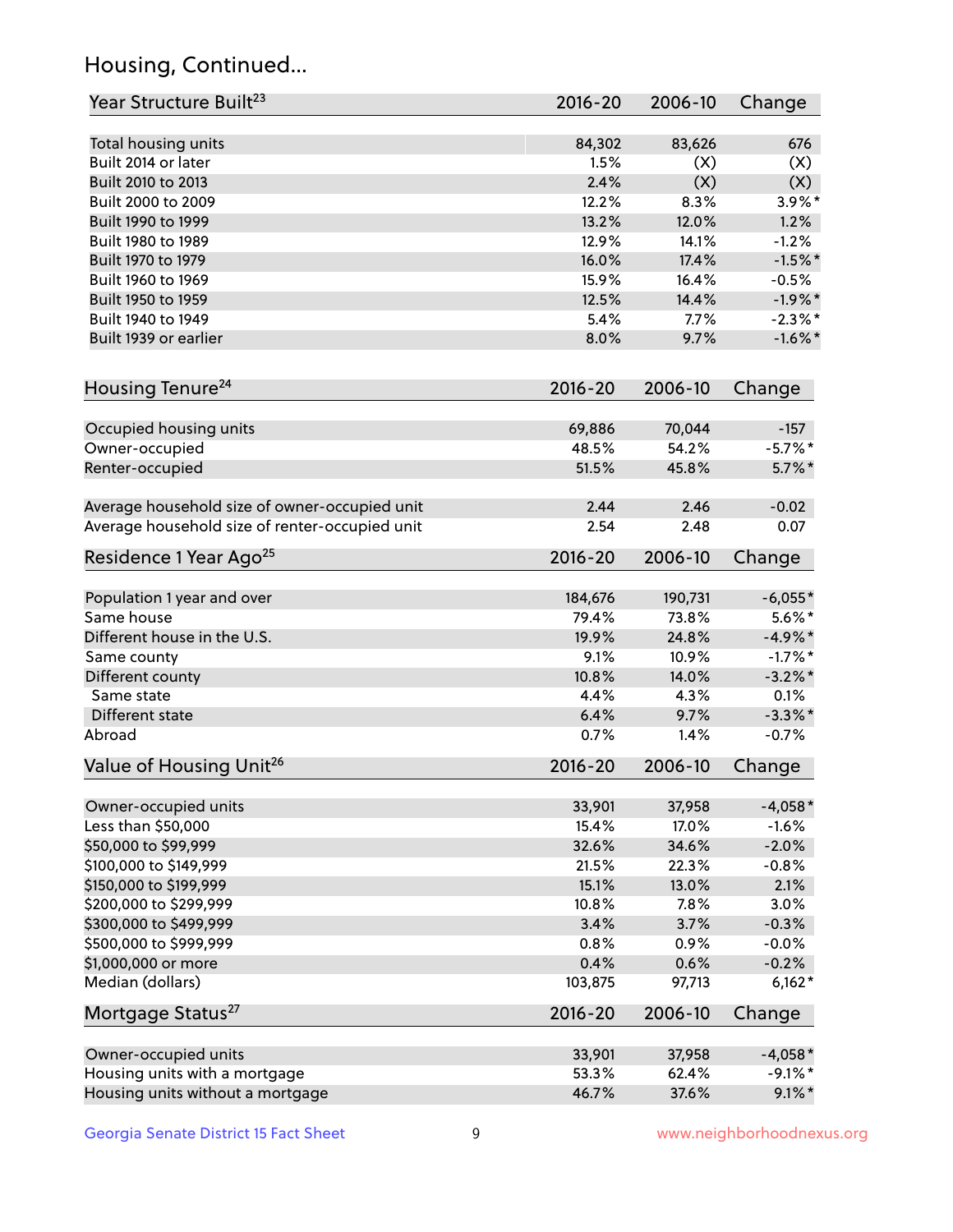## Housing, Continued...

| Selected Monthly Owner Costs <sup>28</sup>                                            | 2016-20     | 2006-10 | Change    |
|---------------------------------------------------------------------------------------|-------------|---------|-----------|
| Housing units with a mortgage                                                         | 18,071      | 23,672  | $-5,601*$ |
| Less than \$300                                                                       | 0.3%        | 0.2%    | 0.1%      |
| \$300 to \$499                                                                        | 2.2%        | 3.7%    | $-1.5%$   |
| \$500 to \$999                                                                        | 38.6%       | 42.5%   | $-3.9%$   |
| \$1,000 to \$1,499                                                                    | 34.6%       | 37.1%   | $-2.5%$   |
| \$1,500 to \$1,999                                                                    | 16.7%       | 11.2%   | $5.6\%$ * |
| \$2,000 to \$2,999                                                                    | 6.4%        | 4.2%    | 2.2%      |
| \$3,000 or more                                                                       | 1.1%        | 1.1%    | $-0.0%$   |
| Median (dollars)                                                                      | 1,113       | 1,040   | $73*$     |
| Housing units without a mortgage                                                      | 15,829      | 14,286  | $1,543*$  |
| Less than \$150                                                                       | 5.7%        | 6.2%    | $-0.5%$   |
| \$150 to \$249                                                                        | 14.8%       | 22.8%   | $-8.0%$   |
| \$250 to \$349                                                                        | 26.6%       | 29.0%   | $-2.4%$   |
| \$350 to \$499                                                                        | 29.4%       | 26.2%   | 3.2%      |
| \$500 to \$699                                                                        | 16.7%       | 10.6%   | 6.1%      |
| \$700 or more                                                                         | 6.8%        | 5.2%    | 1.6%      |
| Median (dollars)                                                                      | 363         | 320     | 43*       |
| Selected Monthly Owner Costs as a Percentage of<br>Household Income <sup>29</sup>     | $2016 - 20$ | 2006-10 | Change    |
| Housing units with a mortgage (excluding units where<br>SMOCAPI cannot be computed)   | 17,879      | 23,426  | $-5,547*$ |
| Less than 20.0 percent                                                                | 43.7%       | 38.4%   | $5.3\%$ * |
| 20.0 to 24.9 percent                                                                  | 11.6%       | 14.3%   | $-2.6%$   |
| 25.0 to 29.9 percent                                                                  | 8.5%        | 11.9%   | $-3.5%$ * |
| 30.0 to 34.9 percent                                                                  | 9.1%        | 7.1%    | 2.0%      |
| 35.0 percent or more                                                                  | 27.1%       | 28.2%   | $-1.2%$   |
| Not computed                                                                          | 193         | 246     | $-54$     |
| Housing unit without a mortgage (excluding units where<br>SMOCAPI cannot be computed) | 15,142      | 14,012  | 1,130     |
| Less than 10.0 percent                                                                | 43.7%       | 41.6%   | 2.1%      |
| 10.0 to 14.9 percent                                                                  | 19.1%       | 18.5%   | 0.6%      |
| 15.0 to 19.9 percent                                                                  | 9.6%        | 11.9%   | $-2.2%$   |
| 20.0 to 24.9 percent                                                                  | 7.8%        | 6.7%    | 1.1%      |
| 25.0 to 29.9 percent                                                                  | 5.5%        | 5.2%    | 0.3%      |
| 30.0 to 34.9 percent                                                                  | 2.7%        | 3.5%    | $-0.8%$   |
| 35.0 percent or more                                                                  | 11.6%       | 12.7%   | $-1.0%$   |
| Not computed                                                                          | 687         | 274     | 413       |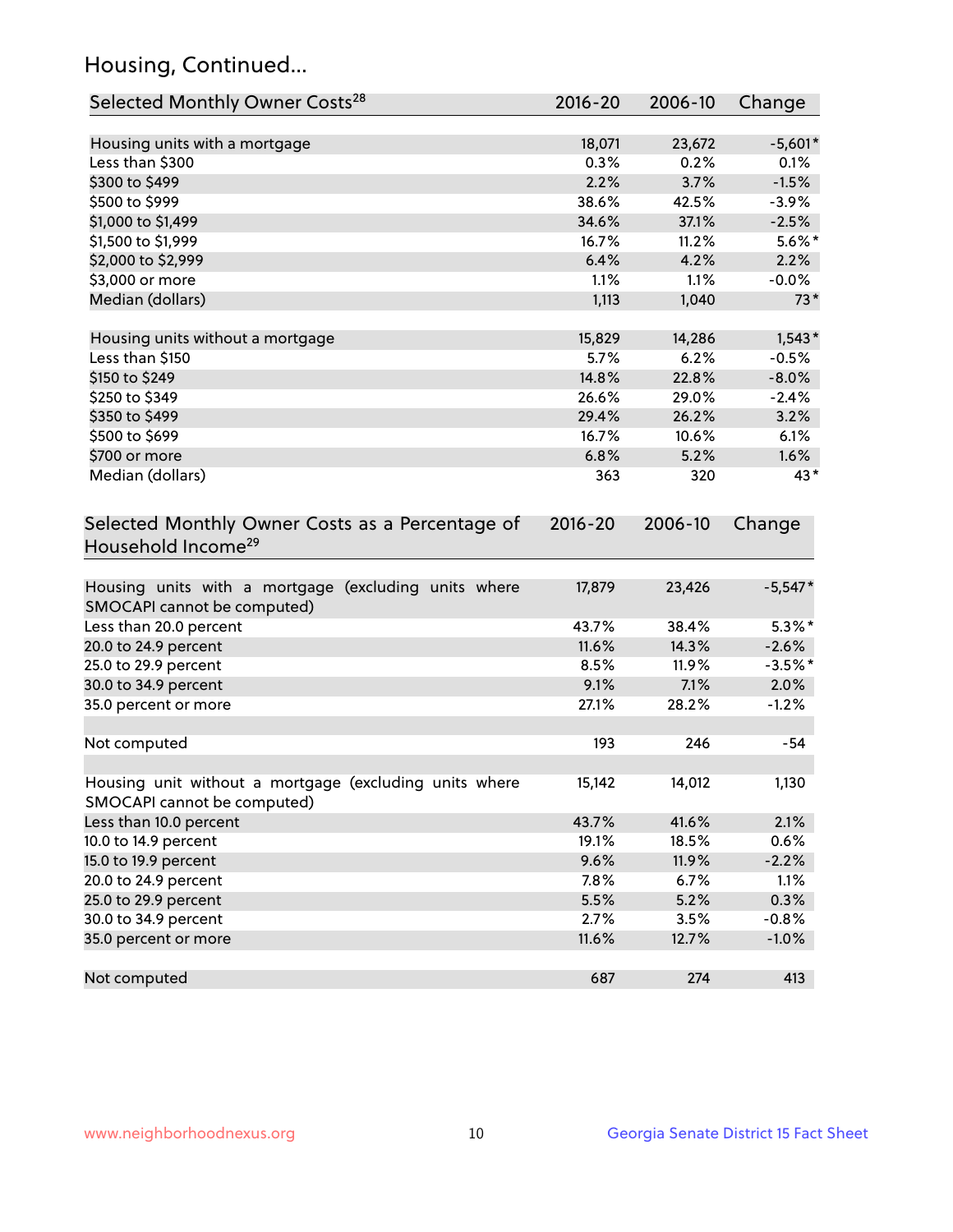## Housing, Continued...

| Gross Rent <sup>30</sup>                                                       | $2016 - 20$ | 2006-10 | Change      |
|--------------------------------------------------------------------------------|-------------|---------|-------------|
|                                                                                |             |         |             |
| Occupied units paying rent                                                     | 34,168      | 30,048  | $4,120*$    |
| Less than \$200                                                                | 1.2%        | 4.0%    | $-2.8%$     |
| \$200 to \$499                                                                 | 13.0%       | 25.3%   | $-12.3\%$ * |
| \$500 to \$749                                                                 | 25.4%       | 31.8%   | $-6.3%$     |
| \$750 to \$999                                                                 | 30.1%       | 22.6%   | $7.5\%$ *   |
| \$1,000 to \$1,499                                                             | 23.0%       | 14.5%   | $8.5\%$ *   |
| \$1,500 to \$1,999                                                             | 6.5%        | 1.1%    | $5.4\%$ *   |
| \$2,000 or more                                                                | 0.8%        | 0.8%    | $0.0\%$     |
| Median (dollars)                                                               | 837         | 649     | $188*$      |
| No rent paid                                                                   | 1,818       | 2,038   | $-220$      |
| Gross Rent as a Percentage of Household Income <sup>31</sup>                   | $2016 - 20$ | 2006-10 | Change      |
| Occupied units paying rent (excluding units where GRAPI<br>cannot be computed) | 33,002      | 29,080  | $3,922*$    |
| Less than 15.0 percent                                                         | 13.2%       | 9.8%    | 3.3%        |
| 15.0 to 19.9 percent                                                           | 12.9%       | 14.3%   | $-1.4%$     |
| 20.0 to 24.9 percent                                                           | 11.8%       | 12.7%   | $-0.9%$     |
| 25.0 to 29.9 percent                                                           | 10.6%       | 12.1%   | $-1.5%$     |
| 30.0 to 34.9 percent                                                           | $7.0\%$     | 9.0%    | $-2.0%$     |
| 35.0 percent or more                                                           | 44.5%       | 42.1%   | 2.5%        |
| Not computed                                                                   | 2,984       | 3,006   | $-22$       |

## Transportation

| Commuting to Work <sup>32</sup>           | 2016-20 | 2006-10 | Change    |
|-------------------------------------------|---------|---------|-----------|
|                                           |         |         |           |
| Workers 16 years and over                 | 76,573  | 80,154  | $-3,581*$ |
| Car, truck, or van - drove alone          | 74.7%   | 69.7%   | $4.9\%$ * |
| Car, truck, or van - carpooled            | 10.5%   | 10.4%   | 0.2%      |
| Public transportation (excluding taxicab) | 1.1%    | 1.1%    | $-0.0%$   |
| Walked                                    | 3.3%    | 2.2%    | 1.1%      |
| Other means                               | 3.1%    | $1.8\%$ | $1.3\%$ * |
| Worked at home                            | 7.3%    | 14.8%   | $-7.5%$ * |
|                                           |         |         |           |
| Mean travel time to work (minutes)        | 21.0    | 19.8    | 1.2       |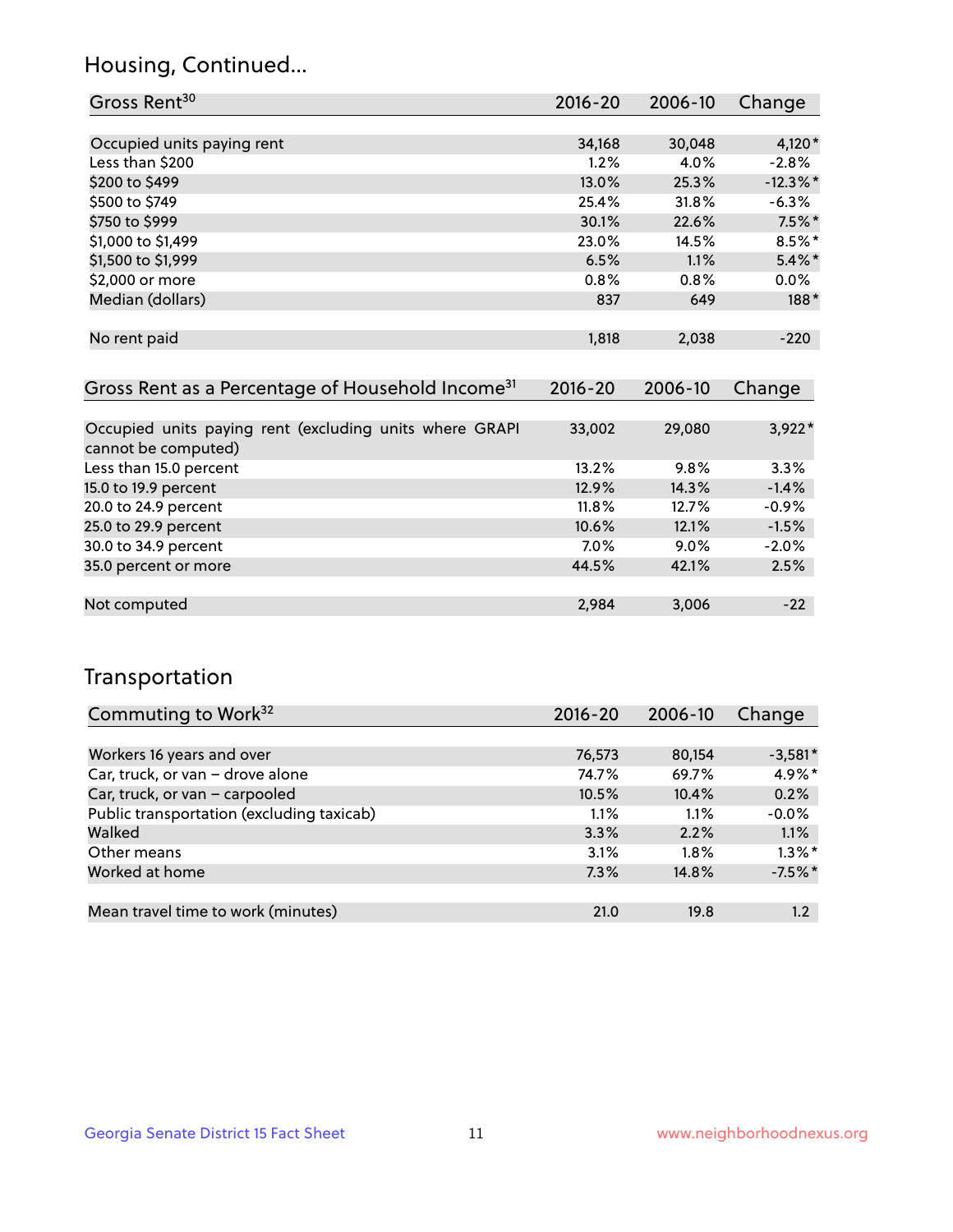## Transportation, Continued...

| Vehicles Available <sup>33</sup> | $2016 - 20$ | 2006-10 | Change  |
|----------------------------------|-------------|---------|---------|
|                                  |             |         |         |
| Occupied housing units           | 69.886      | 70,044  | $-157$  |
| No vehicles available            | 12.1%       | 12.6%   | $-0.5%$ |
| 1 vehicle available              | 38.4%       | 38.5%   | $-0.1%$ |
| 2 vehicles available             | 31.7%       | 31.7%   | $0.0\%$ |
| 3 or more vehicles available     | 17.8%       | 17.2%   | 0.6%    |

#### Health

| Health Insurance coverage <sup>34</sup>                 | 2016-20 |
|---------------------------------------------------------|---------|
|                                                         |         |
| Civilian Noninstitutionalized Population                | 171,657 |
| With health insurance coverage                          | 85.7%   |
| With private health insurance coverage                  | 57.2%   |
| With public health coverage                             | 42.3%   |
| No health insurance coverage                            | 14.3%   |
| Civilian Noninstitutionalized Population Under 19 years | 45,755  |
| No health insurance coverage                            | 5.4%    |
| Civilian Noninstitutionalized Population 19 to 64 years | 100,797 |
| In labor force:                                         | 70,341  |
| Employed:                                               | 64,033  |
| With health insurance coverage                          | 82.0%   |
| With private health insurance coverage                  | 76.0%   |
| With public coverage                                    | 12.1%   |
| No health insurance coverage                            | 18.0%   |
| Unemployed:                                             | 6,308   |
| With health insurance coverage                          | 58.1%   |
| With private health insurance coverage                  | 33.7%   |
| With public coverage                                    | 28.1%   |
| No health insurance coverage                            | 41.9%   |
| Not in labor force:                                     | 30,456  |
| With health insurance coverage                          | 75.0%   |
| With private health insurance coverage                  | 39.8%   |
| With public coverage                                    | 47.0%   |
| No health insurance coverage                            | 25.0%   |